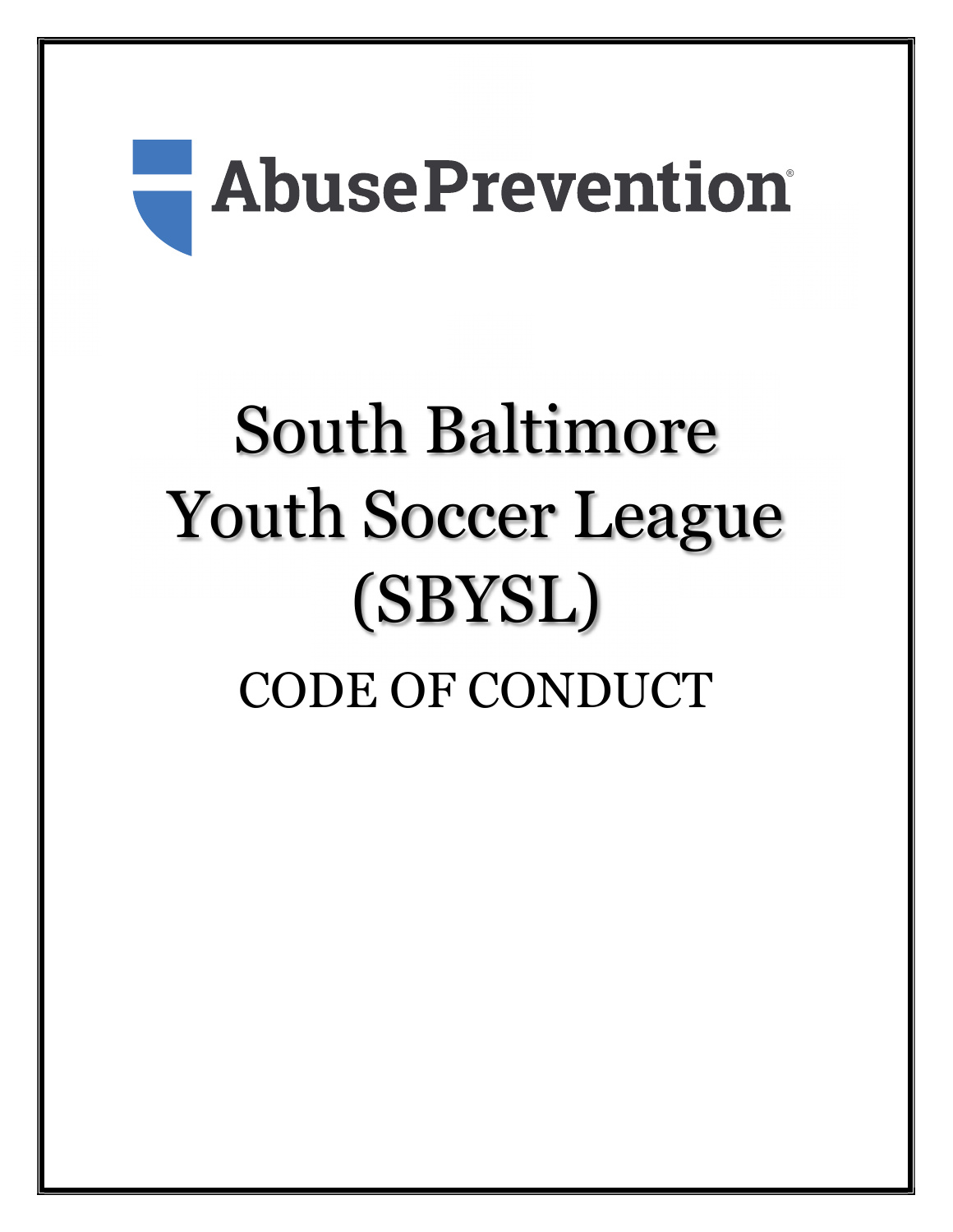# Zero Tolerance for Abuse

#### ABUSE TOLERANCE

SBYSL has a zero tolerance for abuse in all youth sports teams, programs or activities. It is the responsibility of every coach and volunteer to participate in the effort to create a safe environment for all sports participants.

# **Definitions**

#### SBYSL ACTIVITY

"SBYSL Activity" includes all SBYSL programs that qualify any coach, assistant coach, team trainer, team manager, referee, league president, league delegate, labor employee, or any other individual over the age of 18 seeking affiliation with any affiliated program within **SBYSL** who has direct or indirect contact or influence on a minor athlete.

### Reporting Abuse or Suspicions of Abuse

#### REPORTING RESPONSIBILITIES

Given SBYSL's zero tolerance for abuse, SBYSL encourages a culture of communication regarding matters that place an athlete at risk.

SBYSL supports and encourages a culture of communication related to abuse or suspected abuse of athletes. If you see or suspect inappropriate interaction with or between athletes, it is your responsibility to report the inappropriate interaction to a coach, supervisor, team official, league official, or other designated SBYSL representative.

Because sexual abusers 'groom' athletes for abuse, it is possible that a coach or volunteer may witness behavior intended to 'groom' a child for sexual abuse. Coaches and volunteers are asked to report any 'grooming' behaviors, any policy violations, or any suspicious behaviors to a supervisor, team official, league official, or other designated SBYSL representative.

All reports of inappropriate behaviors or suspicions of abuse will be taken seriously and will be reported, in accordance with this Code of Conduct and state law, to law enforcement, Child Protective Services, or other appropriate agency.

#### ENFORCEMENT OF POLICIES

Coaches and volunteers who supervise other leaders are charged with the diligent enforcement of all athlete safety policies contained in this Code of Conduct. A violation of these policies can be grounds for immediate dismissal from SBYSL Activities. Final decisions related to policy violations will be the responsibility of a designated SBYSL representative.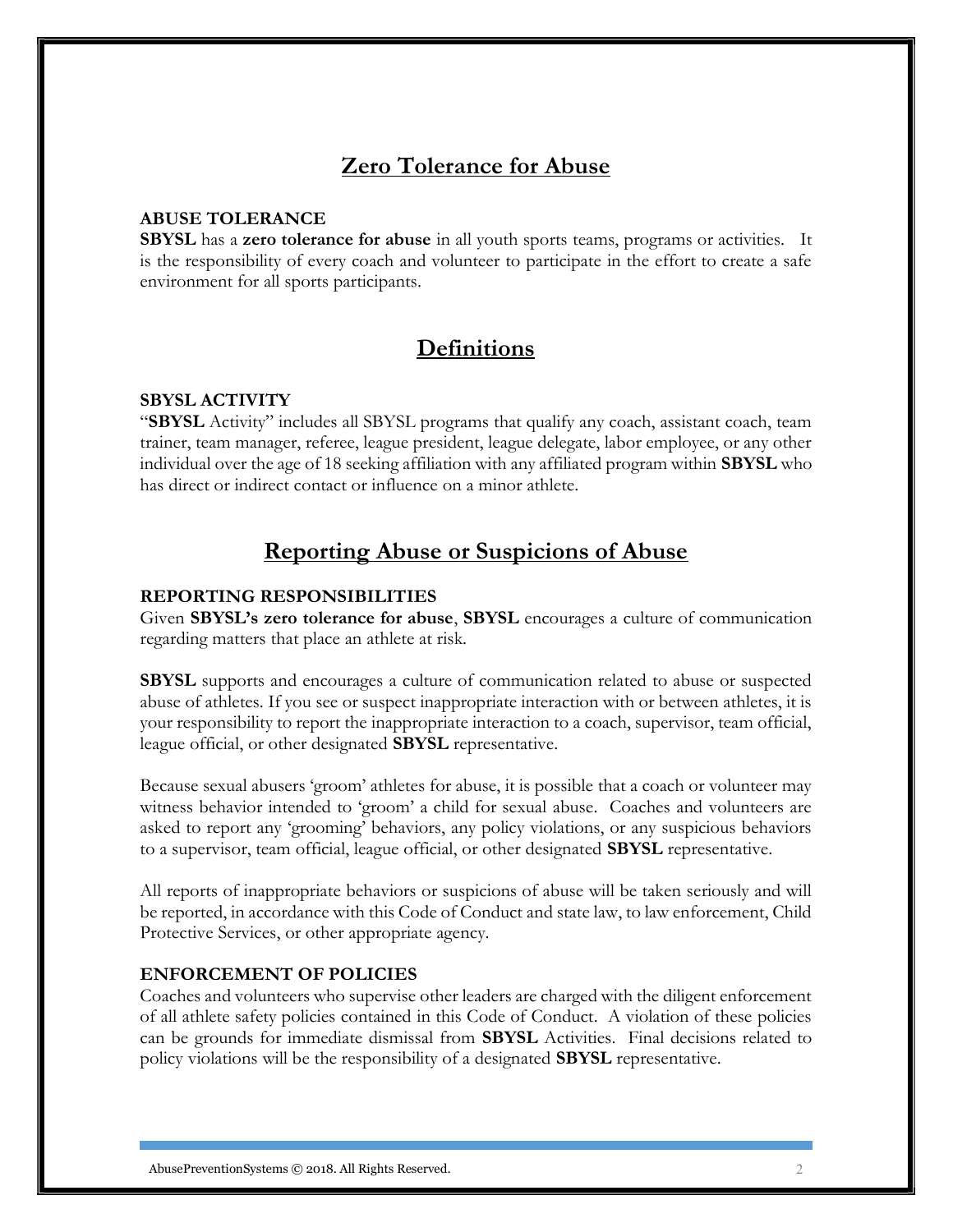#### REPORTING VIOLATION OF POLICY

In order to maintain a safe environment for athletes, coaches and volunteers must be aware of their individual responsibility to report any questionable circumstance, observation, act, omission, or situation that is a violation of these policies. All questions or concerns related to abuse or should be directed to a designated SBYSL representative.

#### CONSEQUENCES OF VIOLATION

Any person accused of committing a prohibited act or any act considered to be harmful to a child will be immediately suspended from all SBYSL activities. This suspension will continue during any investigation by **SBYSL**, law enforcement or any child protective agency.

Any person found to have committed a prohibited act may be prohibited from any future SBYSL Activity.

Failure to report a prohibited act as designated in this policy is a violation of this policy and grounds for dismissal or removal. Coaches or volunteers who fail to report a prohibited act may be restricted from participation in any SBYSL Activity.

#### REPORTING SUSPICIONS OF ABUSE TO AUTHORITIES

THIS SECTION SHOULD INCLUDE A SHORT SYNOPSIS OF YOUR STATE REPORTING REQUIREMENTS, UNLESS YOUR ORGANIZATION'S POLICY IS TO REPORT ALL SUSPICIONS OR ALLEGATIONS OF ABUSE, REGARDLESS OF STATE LAW REQUIREMENTS. (BEST PRACTICE)

#### WHEN IN DOUBT, REPORT!

#### RESPONSE TO REPORT OF ABUSE

When a report of abuse or neglect occurs, team or league representatives will take the necessary and appropriate action to ensure a safe environment for the person at risk.

# Prohibited Substances and Activities

#### INTOXICANTS

Coaches and volunteers are prohibited from being under the influence of alcohol or any illegal drugs while participating in any SBYSL Activity. Coaches and volunteers are prohibited from providing alcohol or illegal drugs to minor athletes or any other program participant.

#### TOBACCO

SBYSL programs and activities are tobacco-free. SBYSL requires coaches and volunteers to refrain from the use or possession of tobacco products while in the presence of minor athletes or their parents. Coaches and volunteers are prohibited from providing tobacco products to minor athletes.

#### **NUDITY**

Coaches and volunteers that participate in SBYSL Activities should never be nude in the presence of minor athletes.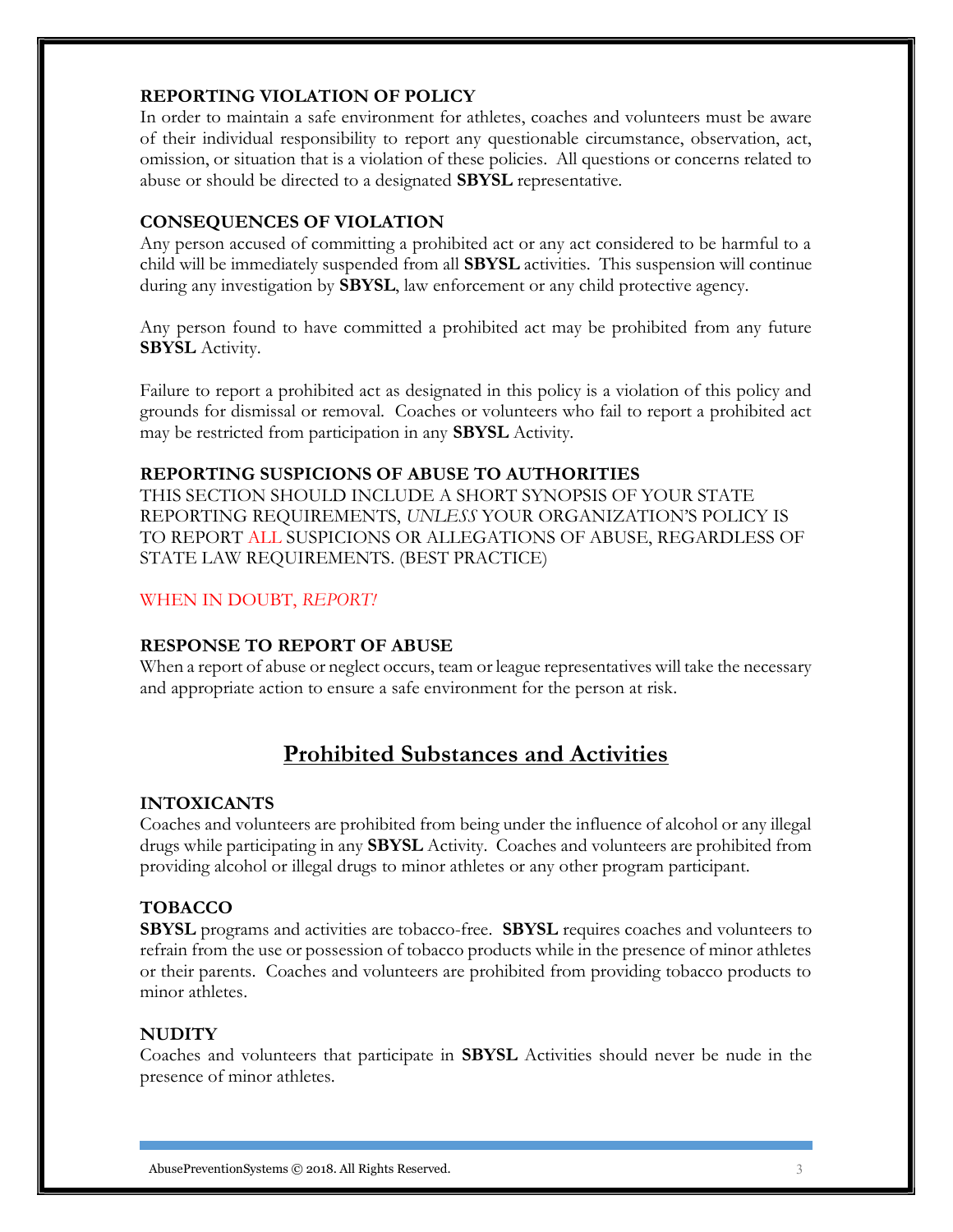#### SEXUALLY ORIENTED CONVERSATIONS

Coaches and volunteers that participate in SBYSL Activities are prohibited from engaging in any sexually oriented conversations with minor athletes. Coaches and volunteers are not permitted to discuss any inappropriate or explicit information about their own personal relationships, dating, or sexual activities with any minor athlete in the program. This provision includes the use of cellular phones, text messages, e-mail, instant messaging, Facebook, and online chat rooms or other social media. See also Electronic Communication and Social Media, below.

#### POSSESSION OF SEXUALLY ORIENTED MATERIALS

Coaches and volunteers that participate in SBYSL Activities are prohibited from possessing any sexually oriented materials (magazines, videos, etc.) while in the presence of minor athletes.

# Physical Contact with Athletes

Appropriate physical contact between minor athletes and coaches or volunteers is a productive and inevitable part of sport. Athletes are more likely to acquire advanced physical skills and enjoy their sport participation through appropriate physical contact. However, guidelines for appropriate physical contact reduce the potential for abuse and misconduct in athletics – as well as false allegations of abuse.

#### APPROPRIATE PHYSICAL CONTACT

SBYSL, and organizations and individuals affiliated with SBYSL, acknowledge and adhere to the following principles and guidelines regarding physical contact with minor athletes.

#### Common Criteria for Appropriate Physical Contact

Physical contact with minor athletes – for safety, consolation and celebration – has multiple criteria that make it both safe and appropriate. These include:

- 1. The physical contact takes place in public;
- 2. There is no potential for (or actual) physical or sexual intimacies during the physical contact;
- 3. The physical contact is for the benefit of the athlete, not to meet an emotional or other need of an adult.

#### **Safety**

The safety of minor athletes is paramount, and in many instances the athletic activity is made safer through appropriate physical contact. Examples include:

- 1. Spotting an athlete so that he or she will not be injured by a fall or piece of equipment;
- 2. Positioning an athlete's body so that he or she more quickly acquires an athletic skill, gets a better sense of where his or her body is in space, or improves balance and coordination;
- 3. Making athletes aware that he or she may be in harm's way due to other practicing athletes, or equipment use;
- 4. Releasing muscle cramps.

#### **Celebration**

Sports are physical by definition. **SBYSL** recognizes that participants often express a joy of participation, competition, achievement and victory through physical acts. SBYSL encourages these public expressions of celebration, which include: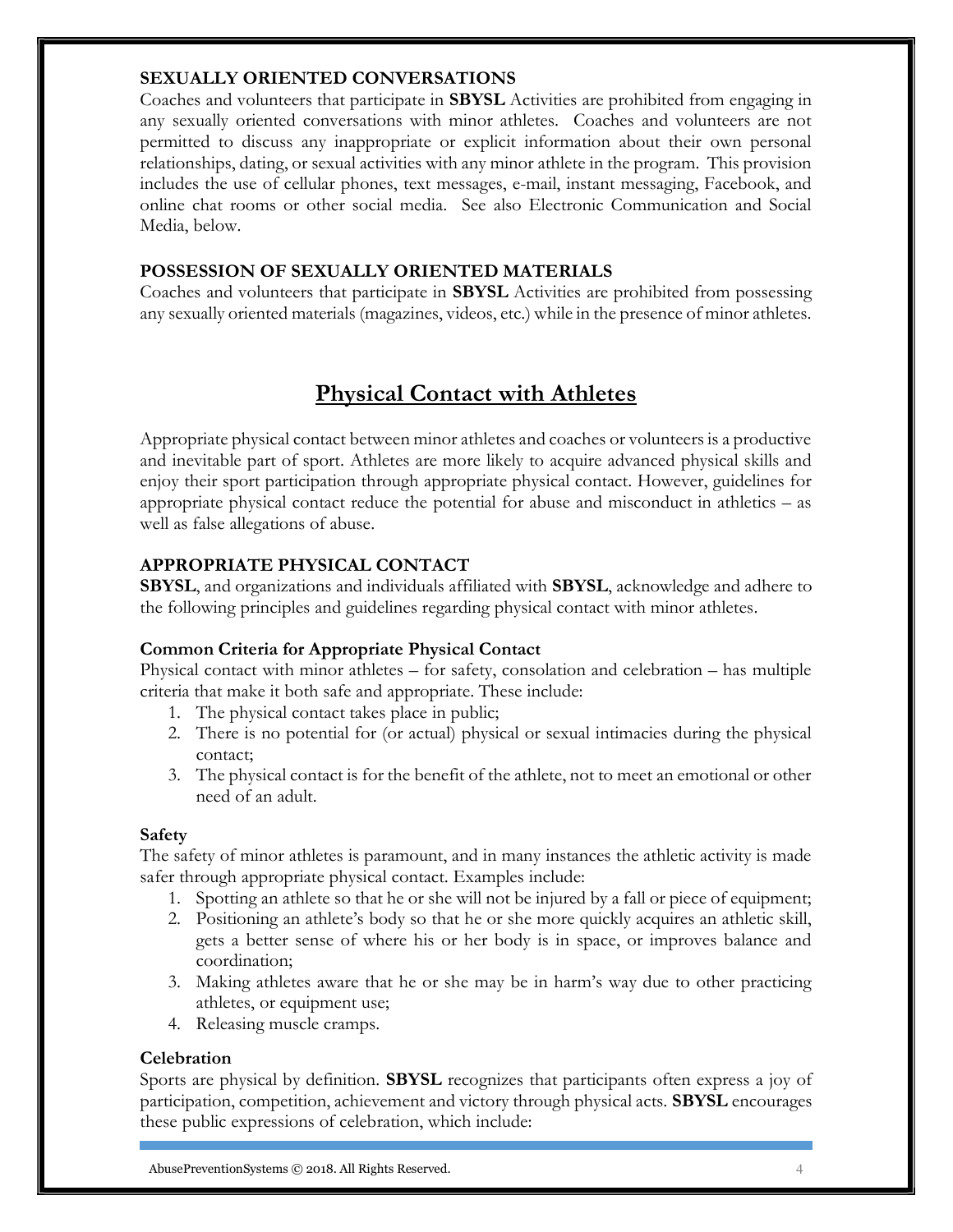- 1. Greeting gestures such as high-fives, fist bumps, and brief hugs;
- 2. Congratulatory gestures such as celebratory hugs, "jump-arounds" and pats on the back for any form of athletic or personal accomplishment.

#### Consolation

It may be appropriate to console an emotionally distressed athlete (e.g., an athlete who has been injured or has just lost a competition). Appropriate consolation includes, publicly:

- 1. Embracing a crying athlete in a public place or circumstance;
- 2. Putting an arm around an athlete while verbally engaging them in an effort to calm them down ("side hugs");
- 3. Lifting a fallen athlete off the playing surface and "dusting them off" to encourage them to continue competition.

#### PROHIBITED PHYSICAL CONTACT

Prohibited forms of physical contact include, without limitation:

- 1. Asking or having a minor athlete sit in the lap of a coach or volunteer;
- 2. Lingering or repeated embrace of a minor athlete that goes beyond the criteria set forth for acceptable physical contact;
- 3. Slapping, hitting, punching, kicking or any other physical contact meant to discipline, punish or achieve compliance from a minor athlete;
- 4. "Cuddling" or maintaining prolonged physical contact of a minor athlete during any aspect of training, travel or overnight stay;
- 5. Playful, yet inappropriate contact that is not a part of regular training, (e.g., butt-pats, tickling or wrestling-type "horseplay");
- 6. Continued physical contact that makes a minor athlete obviously uncomfortable, whether expressed or not;
- 7. Any contact that is contrary to a previously expressed personal desire by the minor athlete for decreased or no physical contact, where such decreased contact is feasible in a competitive training environment.

The above physical contact is prohibited between adult and minor athlete AND between minor athletes. Coaches and volunteers must model the behavior expected from minor athletes. The above forms of Prohibited Physical Contact will be immediately reported to a team official, a league official, or other designated SBYSL representative.

Some forms of physical contact may constitute physical or sexual abuse that **must be reported** to appropriate law enforcement authorities. When appropriate, the Prohibited Physical Contact will be reported to the appropriate law enforcement authority.

## Misconduct

#### BULLYING

Bullying of any kind is unacceptable at any **SBYSL** Activity, and will not be tolerated. Bullying is counterproductive to team spirit and can be devastating to the victim. SBYSL is committed to providing a safe, caring and friendly environment for all participants. If bullying does occur, incidents will be dealt with promptly and effectively. Any minor athlete who is aware of bullying behavior is expected to tell a coach, team official, league official, or other designated SBYSL representative.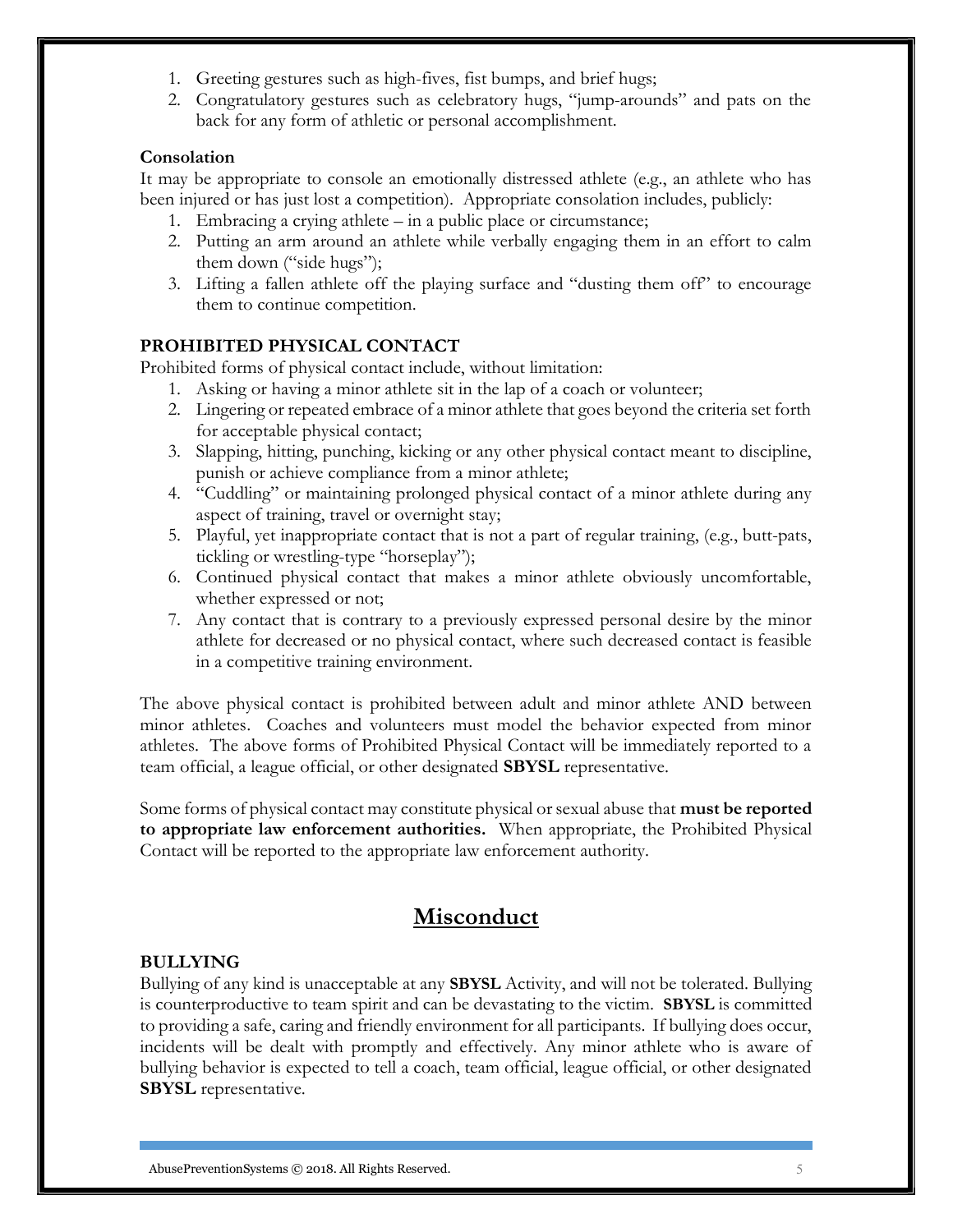Objectives of SBYSL's Bullying Policy and Action Plan:

- 1. To clearly communicate that SBYSL will not tolerate bullying in any form.
- 2. To define bullying and give minor athletes, coaches, volunteers and parents a suitable understanding of those behaviors that constitute 'bullying'.
- 3. To make it known to minor athletes, coaches and volunteers that a policy and protocol exist should bullying issues arise.
- 4. To clearly communicate how to report bullying behavior.
- 5. To communicate to minor athletes, coaches, volunteers and parents that SBYSL takes bullying seriously, and will immediately investigate and address all reports of bullying.

#### HARASSMENT

Harassment is the repeated pattern of physical and/or non-physical behaviors that

- 1. Are intended to cause fear, humiliation or annoyance;
- 2. Offend or degrade;
- 3. Create a hostile environment;
- 4. Reflect discriminatory bias in an attempt to establish dominance, superiority or power over an individual athlete or group based on gender, race, ethnicity, culture, religion or mental or physical disability; or
- 5. Any act or conduct described as harassment under federal or state law.

Examples of harassment prohibited in SBYSL Activities include, without limitation:

#### Physical offenses. Behaviors that include

- 1. Hitting, pushing, punching, beating, biting, striking, kicking, choking or slapping a minor athlete or participant;
- 2. Throwing at or hitting a minor athlete with objects including sporting equipment.

#### Non-physical offenses. Behaviors that include

- 1. Making negative or disparaging comments about an athlete's disability, religion, skin color, or ethnic traits;
- 2. Displaying offensive materials, gestures, or symbols; and
- 3. Withholding or reducing playing time to an athlete based on his or her disability, religion, skin color, or ethnic traits.

#### HAZING

Hazing is defined as coercing, requiring, forcing or willfully tolerating any humiliating, unwelcome or dangerous activity that serves as a condition for

- 1. An athlete joining a group;
- 2. An athlete being socially accepted by a group's members; or
- 3. Any act or conduct described as hazing under federal or state law.

Hazing does not include group or team activities that are meant to establish normative team behaviors or promote team cohesion.

Examples of hazing prohibited in SBYSL Activities include, without limitation:

- 1. Requiring, forcing or otherwise requiring an athlete to consume alcohol or illegal drugs;
- 2. Tying, taping or otherwise physically restraining an athlete;

AbusePreventionSystems © 2018. All Rights Reserved.  $\qquad \qquad 6$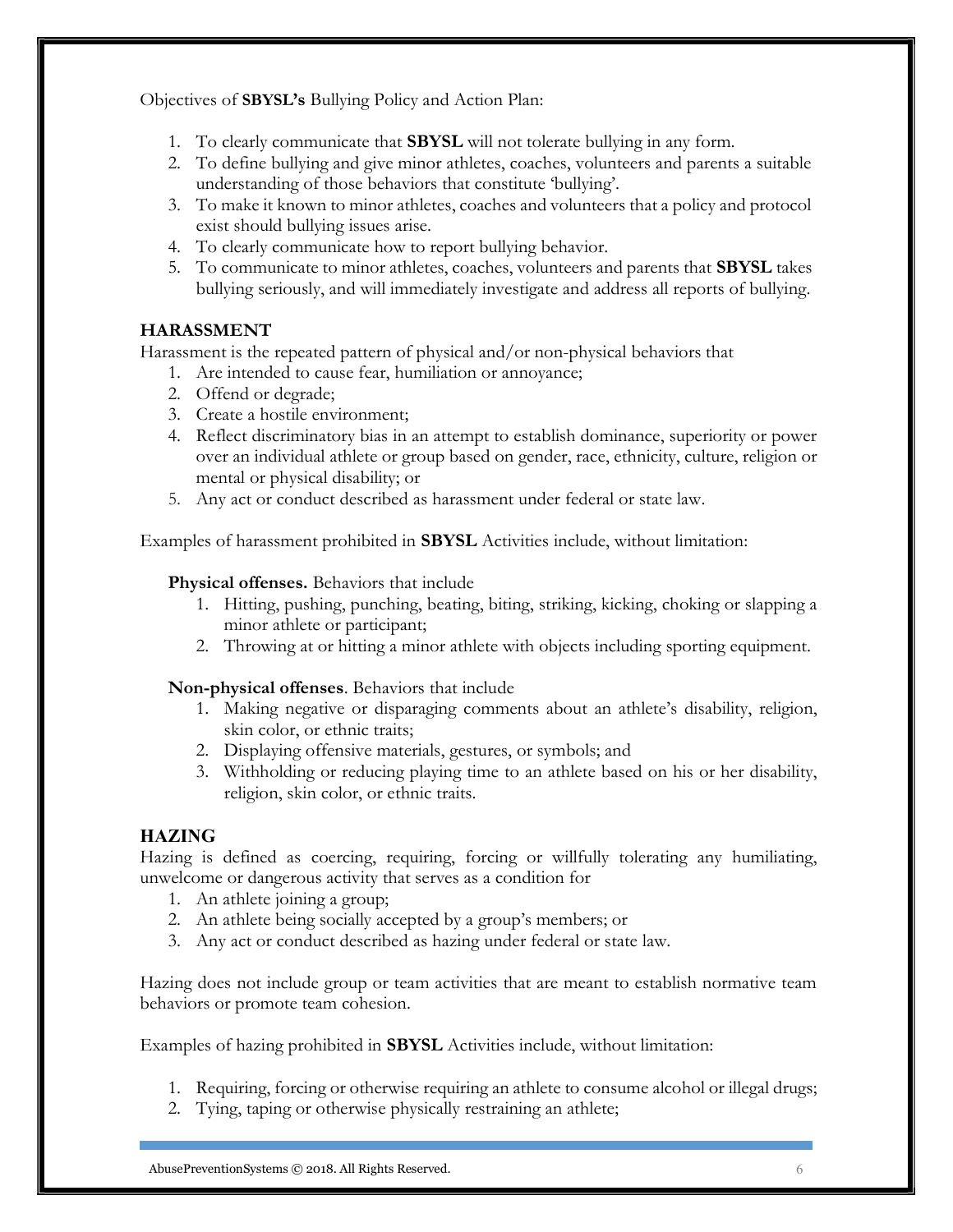- 3. Sexual simulations or sexual acts of any nature;
- 4. Sleep deprivation, otherwise unnecessary schedule disruption or the withholding of water and/or food;
- 5. Social actions (e.g. grossly inappropriate or provocative clothing) or public displays (e.g. public nudity) that are illegal or meant to draw ridicule;
- 6. Beating, paddling or other forms of physical assault; and
- 7. Excessive training requirements directed at a particular athlete or a group of athletes.

Activities that fit the definition of hazing are considered to be hazing regardless of an athlete's willingness to cooperate or participate.

#### WILLFULLY TOLERATING MISCONDUCT

It is a violation of this Code of Conduct if a coach, volunteer or participant knows of misconduct, but takes no action to intervene on behalf of the minor athlete(s). All forms of misconduct should be reported to a coach, team official, league official, or other designated SBYSL representative.

#### PEER-TO-PEER SEXUAL ABUSE

Approximately 1/3 of all reported sexual abuse occurs at the hands of other children or minors. Coaches and volunteers have an obligation to report peer-to-peer sexual abuse in accord with state mandatory reporting requirements. Whether sexual interaction between athletes constitutes 'sexual abuse' depends on the existence of an aggressor and whether there is an imbalance of power between the parties (e.g., an age difference between the athletes, disparity in size or the existence of a physical or intellectual disability). If you have concern that an interaction between minor athletes may constitute sexual abuse, report the interaction to appropriate law enforcement authorities and a coach, team official, league official or other designated SBYSL representative.

#### Peer-to peer sexual abuse risk is highest:

- 1. Any location that is less easily seen; or
- 2. Any time minor athletes are unclothed or changing clothes, for any reason.

Due to this risk, coaches and volunteers will be aware of locations and facilities that are less easily seen or supervised. These locations and facilities vary per team and activity, and can include practice and competition locations, restrooms, changing areas, locker rooms, dorms and hotels. These areas will be supervised regularly by coaches and volunteers, where possible and appropriate.

# Local and Team Travel

For some **SBYSL** Activities, travel is a standard aspect a competitive season, and **SBYSL** provides the following policies to reduce the risk of abuse and misconduct. Adherence to these travel guidelines will increase athlete safety and improve the competitive experience while keeping travel a fun and enjoyable experience.

We distinguish between travel to training, practice and local competition ("local travel"), and team travel involving a coordinated overnight stay ("team travel").

#### Local Travel

Local travel occurs when the team does not sponsor, coordinate, or arrange for travel. For local travel, athletes or their parents/guardians are responsible for making all travel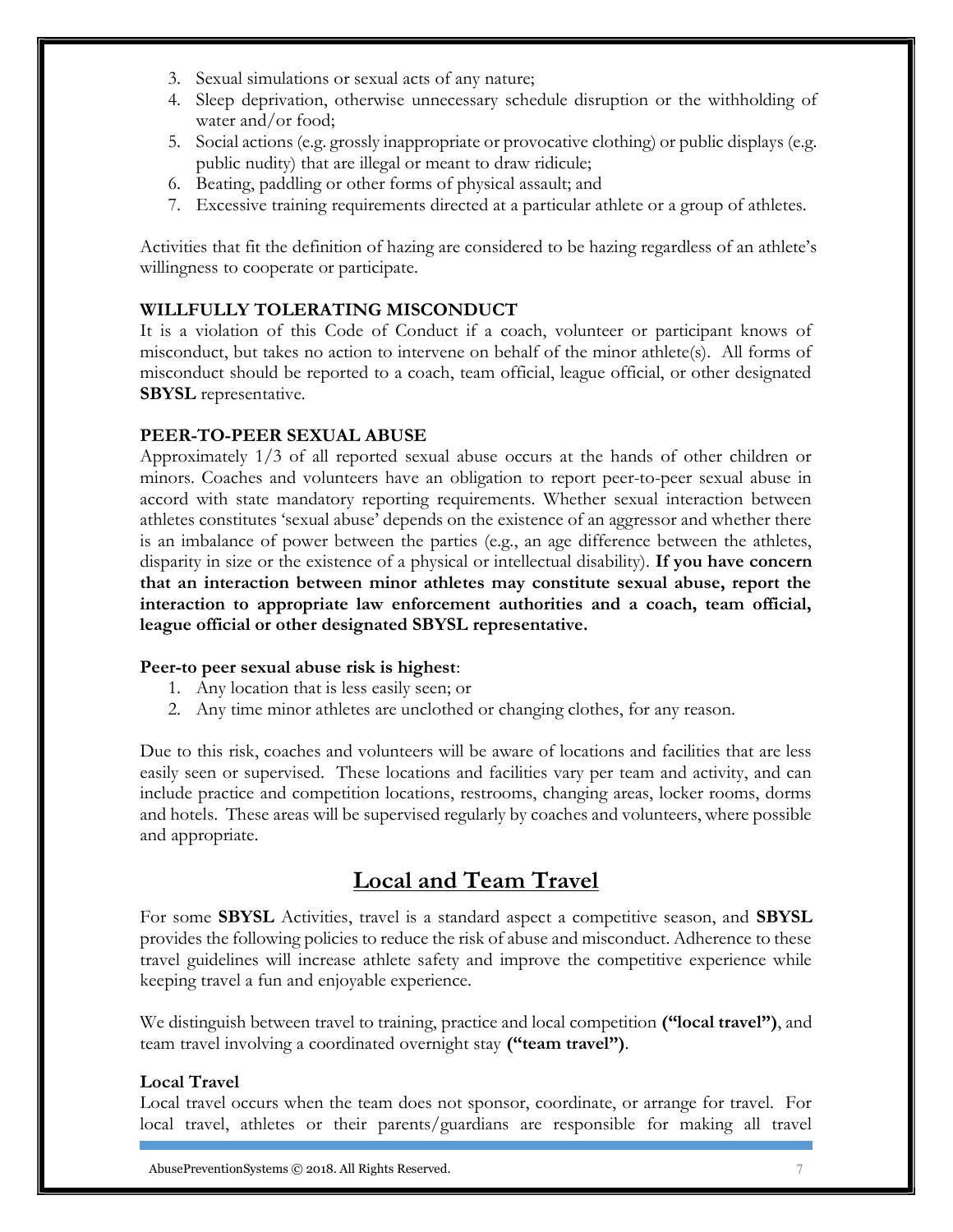arrangements. In these instances, it is the responsibility of the athlete or their parents/guardians to ensure the person transporting the athlete maintains all safety and legal requirements, including, but not limited to, a valid driver's license, proper insurance, well maintained vehicle, and compliance with all state laws.

In an effort to minimize one-on-one interactions, a coach or volunteer, who is not also acting as a parent, should not drive alone with an unrelated athlete and should drive with at least two other athletes or another adult at all times. In any case where a coach or volunteer is involved in the athlete's local travel, a parental release is required in advance. Efforts must be made to ensure that a coach or volunteer is not alone with an athlete or participant, by, e.g., picking up athletes in groups.

A coach or volunteer who is also an athlete's guardian may provide shared transportation for any athlete(s). We encourage guardians to pick up their athlete first and drop off their athlete last in any shared or carpool travel arrangement. We also recommend completing a shared travel declaration form signed by the parent/guardian of any minor athlete who is being transported as part of such a carpool arrangement.

#### Team Travel

Team travel is overnight travel that occurs when the team sponsors, coordinates or arranges for travel so that the team can compete locally, regionally, nationally or internationally. Because of the greater distances, coaches, volunteers and chaperones will often travel with athletes. However, no coach or volunteer will engage in team travel without the proper safety requirements in place, including a valid driver's license, proper insurance, well-maintained vehicle and compliance with all state laws.

Team travel requires adequate supervision through coaches, volunteers and other adult chaperones.

For team travel, a team representative will book hotel accommodations and air travel in advance; the team representative will prioritize the choice of hotel accommodations that have rooms accessed from within the building, as opposed to street access ('hotel' vs. 'motel' access).

Athletes will share rooms, with 2-4 athletes assigned per room depending on accommodations. A team representative will notify hotel management regarding any special arrangements; for example, a team representative will request the hotel to block pay-per-view channels and will request an additional large room or suite such that athletes may socialize as a group. Team meetings do not occur in hotel rooms (of the coach or an athlete); a team representative will reserve a separate space for adults and athletes to socialize.

To ensure the propriety of athletes and to protect coaches and volunteers, there will be no male athletes in the rooms of female athletes, and no female athletes in the rooms of male athletes (unless the athletes are siblings accompanied by a parent/guardian). A coach shall not share a hotel room or other sleeping arrangement with an athlete, unless the coach is the parent, guardian, sibling or spouse of that particular athlete.

When visiting public places such as shopping malls, movie theaters, etc., athletes will stay in groups of no less than three persons. Athletes who are 12 years of age and under will be accompanied by an adult chaperone at all times.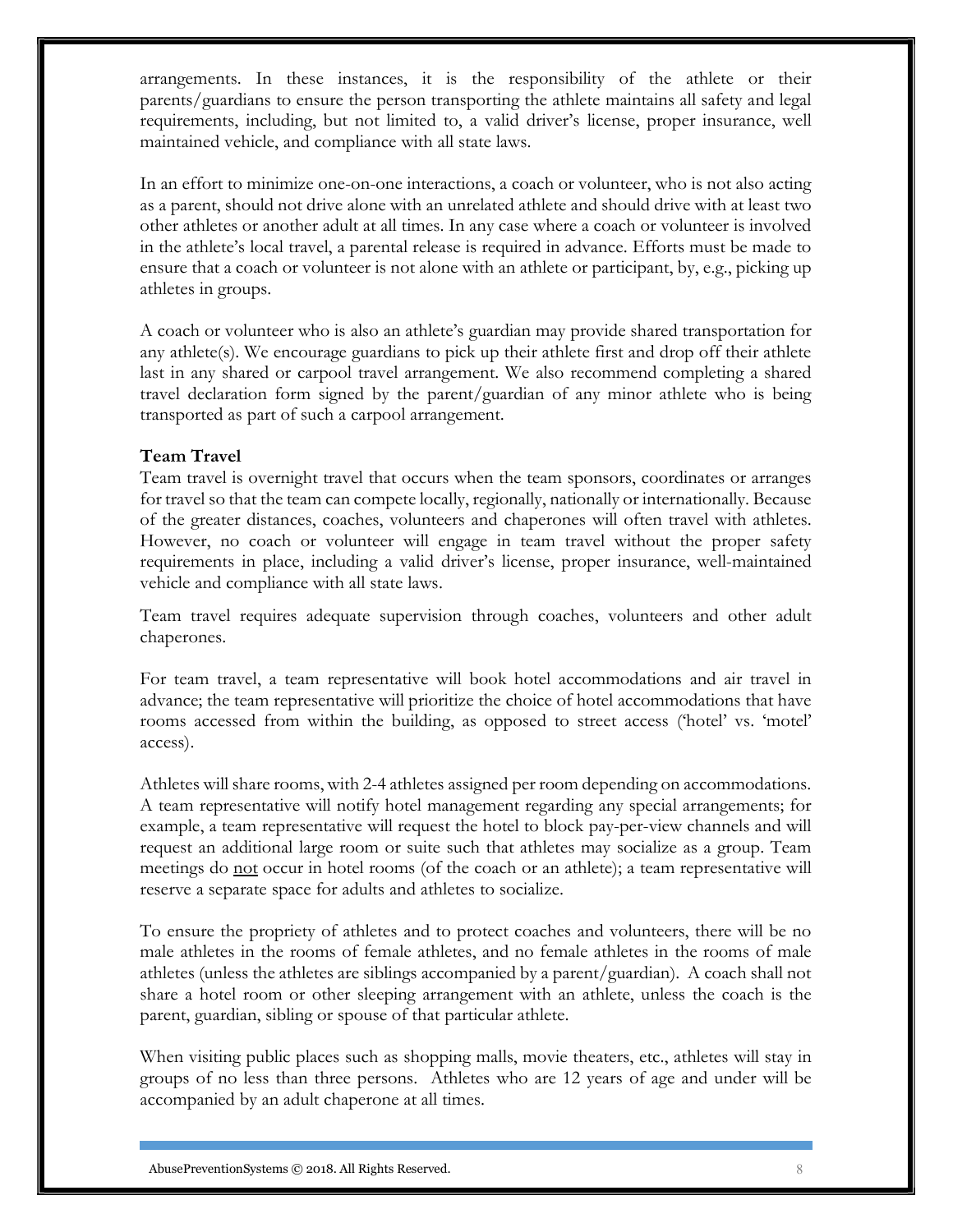Athletes are expected to remain with the team at all times during the trip. Athletes are not to leave the competition venue, the hotel, a restaurant, or any other place at which the team has gathered, without the knowledge and permission of the coach, volunteer or chaperone.

We encourage family members who wish to stay in the team hotel to do so. If family members do not stay in the team hotel, we encourage all athletes to call parents and guardians regularly. A team representative will allow unscheduled calls to the athlete by a parent/guardian, if requested by either the athlete or the parent/guardian.

#### TRAVEL NOTIFICATION

A team representative will provide reasonable advance notice before any team travel. Notice will include the dates, location and duration of competition. Travel notice will also include designated team hotels for overnight stays. A team representative will designate a contact person for team travel to help with travel details and provide information to parents.

A team representative will post specific travel itineraries when they become available. These will include a more detailed, hour-by-hour itinerary as well as contact information for coaches and team travel chaperones.

#### COACH AND VOLUNTEER RESPONSIBILITIES

During team travel, coaches and volunteers will help athletes, fellow coaches and volunteers adhere to policy guidelines, including the travel policies and reporting policies.

When not practicing, training, competing, or preparing for competition, coaches and volunteers will monitor the activities of athletes, fellow coaches and volunteers during team travel. Coaches and coaches will:

- 1. Prepare athletes for team travel and make athletes aware of all expectations. Supplemental information will be given to parents/guardians of athletes who are considered inexperienced travelers, new or relatively new to team travel, or who are under the age of 14;
- 2. Familiarize themselves with all travel itineraries and schedules before the initiation of team travel;
- 3. Conform to, and monitor for others' adherence, the policies of the Code of Conduct and all other team policies during team travel;
- 4. Encourage minor athletes to participate in regular communication with their parents/guardians;
- 5. Help athletes be on time for all team commitments (as possible);
- 6. Assist with team travel logistical needs (as possible);
- 7. Support chaperones and/or participate in the monitoring of athletes for adherence to curfew restrictions based on age and competition schedule, as listed in travel itinerary;
- 8. Ensure athletes are complying with hotel room restrictions based on gender or age requirements;
- 9. Make certain that athletes are not alone in a hotel rooms with any adult apart from a family member, including coaches, volunteers and chaperones;
- 10. Refrain from using drugs or alcohol in the presence of minors or be under the influence of alcohol or drugs while performing any program or coaching duty;
- 11. Immediately report any concerns about physical or sexual abuse, misconduct, or policy violations;
- 12. Notify parents before taking any significant disciplinary action against a minor athlete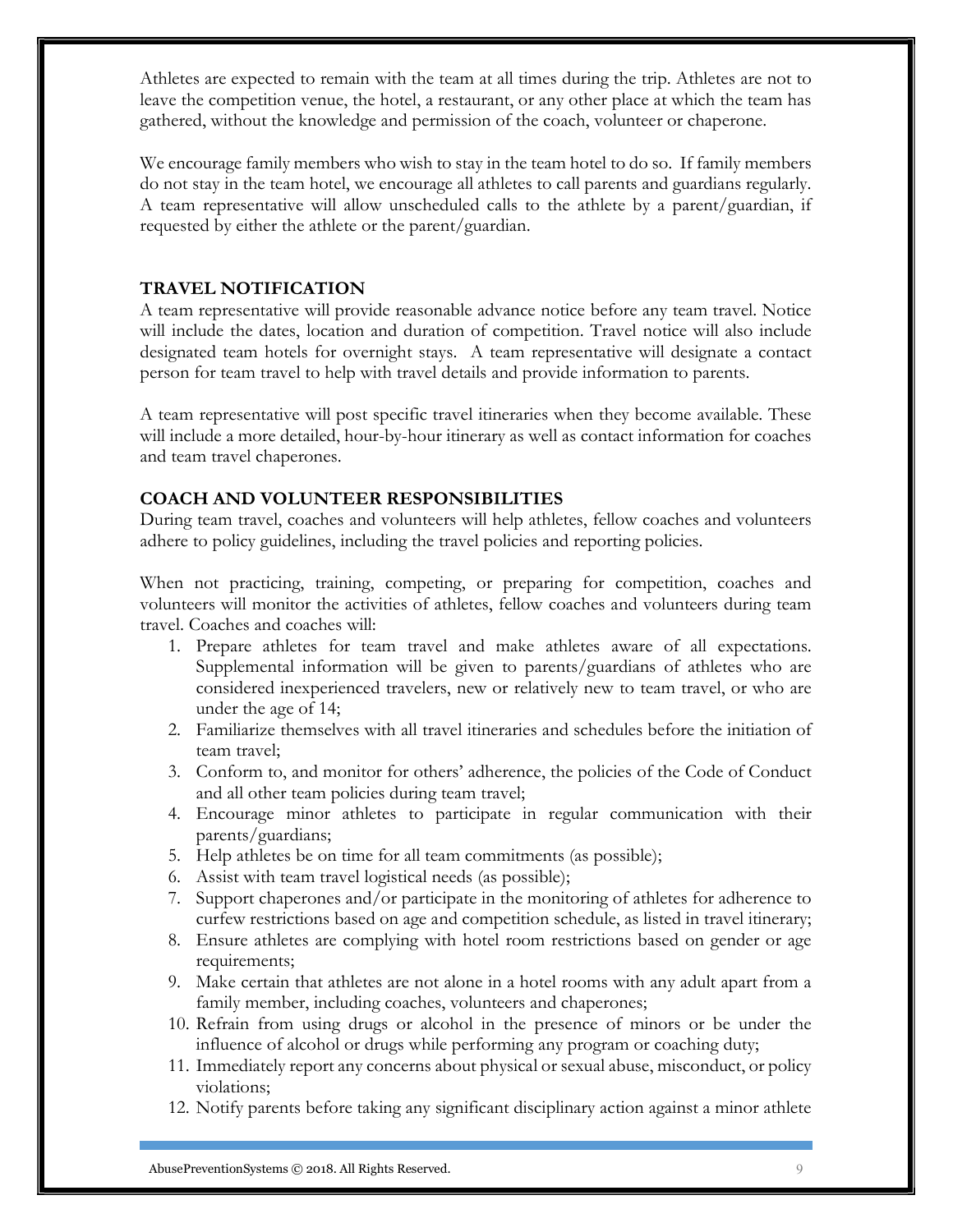if the athlete is traveling without his or her parents.

#### CHAPERONE RESPONSIBILITIES

Chaperones accompany team travel to ensure that the athletes, coaches and volunteers adhere to schedules and guidelines, including the travel policy and all other relevant policies contained in the Code of Conduct. Each chaperone must undergo a background check screening and follow all SBYSL Bylaws, Rules & Policies. (e.g. including Code of Conduct).

# Electronic Communications & Social Media

All electronic communications between a coach and minor athlete must be professional in nature and for the purpose of communicating information about program activities.

As with any communication, the content of any electronic communication should be readily available to share with the athlete's family. At the request of a parent or guardian, any email, electronic text, social media or similar communication will copy or include the athlete's parents or guardians.

#### FACEBOOK, MYSPACE, BLOGS AND SIMILAR SITES

Coaches or volunteers can communicate with minor athletes through sites like Facebook, but all communication needs to be in group form and public (no private communication). If a Facebook page is used, all coaches and parents must be included. Coaches may not have athletes join a personal social media page. All posts, messages, texts, or media of any kind shared among athletes or between coach and athlete must be professional in nature and for the purpose of communicating information about team activities or for team-oriented motivational purposes.

#### TWITTER, INSTANT MESSAGING AND SIMILAR MEDIA

All communication is to be public in nature. Coaches and minor athletes may "follow" each other. Coaches cannot "re-tweet" athlete message posts. Coaches and volunteers are not permitted to "direct message" minor athletes through Twitter (or similar media). Coaches and volunteers are not permitted to post inappropriate off-color content or comment on inappropriate off-color posts. If there is doubt, treat the content as inappropriate.

#### EMAIL AND SIMILAR ELECTRONIC COMMUNICATIONS

Athletes and coaches may use email to communicate if the athlete is at least 14 years of age. All email content between coach and athlete must be professional in nature and for the purpose of communicating information about program activities. Where possible, the minor athlete's parent should be copied on e-mail communications. Email communication between coaches and minor athletes is allowed during the hours of 7am and 10pm.

#### TEXTING AND SIMILAR ELECTRONIC COMMUNICATIONS

Texting is allowed between coaches and a minor athlete if the athlete is at least 14 years of age. Where possible, texts between a coach and an athlete must be a group text – the text should include another athlete, volunteer, a parent, or another coach/assistant. All texts between a coach and an athlete must be professional and for the purpose of communicating information about team activities. No texting is allowed between a coach and an athlete before 7am or after 10pm, unless there is a specific soccer activity that requires a text communication.